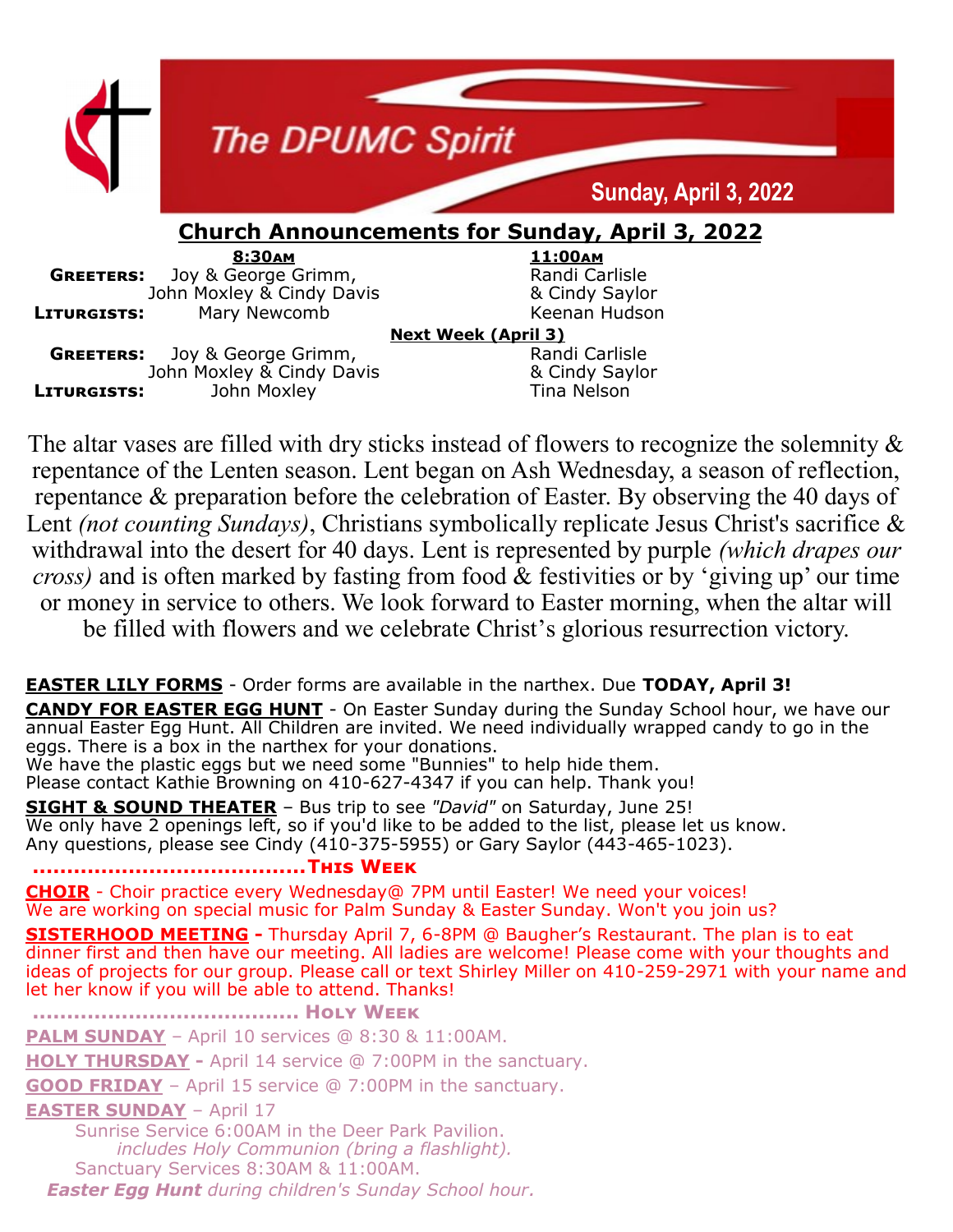**................................... Ongoing**

**WORSHIP SERVICES** – **8:30AM** & **11AM** services are both in the sanctuary and are live streamed on YouTube and available on our website later in the day. We are following CDC guidelines. A box is at the entrance of the sanctuary for your offering.

**WEBSITE EFFORT:** We are updating and refreshing the website! Please visit,

[www.dpumc.net,](http://www.dpumc.net) and let us know if you like it, have updates, or ideas for improvement. George ([holysmoke1953@gmail.com\)](mailto:holysmokes1953@gmail.com) and Jill [\(jjanocha@yahoo.com\)](mailto:jjanocha@yahoo.com).

**INCLEMENT WEATHER POLICY** - A "ONE CALL NOW" message is sent by 7:00AM Sunday morning, if worship services are cancelled or changed. You can also check the church phone 410-848-2313 for an updated message.

**COFFEE & CHAT** - There is a sign-up sheet in the narthex. If you want to contribute, please bring your goodies individually wrapped or in separate sandwich bags. No open containers of food. Donations are always welcome. Thanks for participating in this fellowship ministry. Thanks to Carol Ann Bryan & Gary Saylor for the coffee & setting up.

**BUILDING USE** - Regina Caeli Academy uses all the upstairs rooms on Mondays & Thursdays. All persons entering the church on those days need to check in at the office. Information about the school can be found @ https://www.rcahybrid.org.

**VIDEO CAMERA TRAINING** – We want to have as many people as possible trained. If you have an interest in helping with our online ministry, please let Pastor John know.

**DONATION BOXES** - In the narthex for food items and socks & new underwear. Contact Janet Wallett.

**AMERICAN FLAGS** - If you have a torn or worn American Flag to be discarded, please leave it in the church office. Carroll Hospice is collecting them for the "Stars for our Troops" program. Contact Gary Saylor (443-465-1023). www.starsforourtroops.org.

**CHURCH PROJECTS** – We've done a lot & have more to do. *Would you like to make a donation towards a special project?* Just designate your donation. Funds needed for a sound upgrade to the **Media** system & the new **Heat Pump** for the office. Thanks for your support.

**BRING YOUR CAN TO CHURCH** - Or box or plastic jar--of food! Let's keep the grocery cart full with our donations for Carroll County Food Sunday by bringing at least one non-

perishable item every Sunday. Donors are encouraged to give the kind of nutritious food they would serve their own families. The CCFS Wish List includes: Peanut Butter; Jelly; Hot & Cold Cereal; Canned Soup (non-tomato preferred); Beans (red & black); Pancake Mix; Pancake Syrup. Thanks to all for reaching out to our neighbors in need.

**FEED MY SHEEP** - Gary Saylor has taken on the leadership role for the Deer Park Team. If you want to help, contact Gary, 443-465-1023. Financial donations continue to help provide food and supplies. Please mark your donation for Feed My Sheep. Thanks.

**ONE CALL NOW** - We use this system to send out prayer requests and church information. If you are not receiving phone calls and/or emails contact Cindy Saylor.

**HOSPITAL EQUIPMENT** - Deer Park Lions Club loans wheelchairs, walkers, crutches canes & commodes, free of charge. Contact Deer Park Lion Ron @ 410-549-1095.

> .................................................................................................. Please submit bulletin announcements by Thursday, 11:00AM to the Office Prayer Chain: Shirley Miller (Coordinator) 410-861-8292 Chain I Kate Gorsuch 410-876-2745 / Chain II Brenda Six 410-756-2507 Flag raising & lowering: Gary Saylor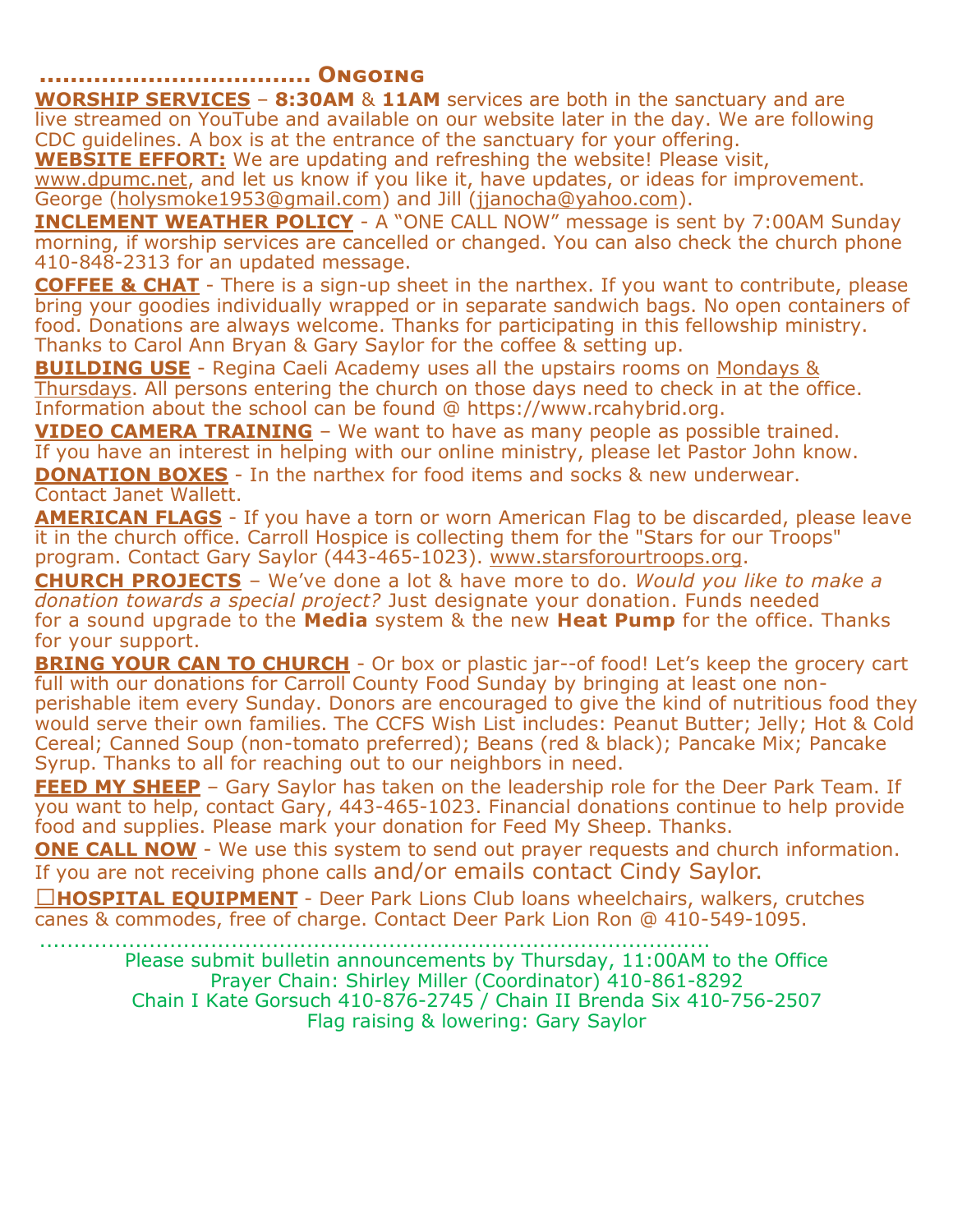# LEARN WITH US!

## Classes for children & adults



Sundays @ 9:45AM for children of all ages. We start in the sanctuary with music and then go to the classrooms for learning & crafts!

We also have a virtual option; if interested, just join: [meet.google.com/vtf](https://www.dpumc.net/groups/childrens-ministries/sunday-school/meet.google.com/vtf-yeha-zrk)-yeha-zrk







Sundays from 9:45-10:45AM in the Conference Room. We are currently reading and discussing Max Lucado's "Life Lessons from James." All are welcome, any morning! Study books are available.

Contact person: Joy Grimm <joyg1@comcast.net>

NOTE: Seekers class will break for the summer on May 15 final class until Fall)



Play.

row...

Wednesdays @ 1PM through April 13. The book is *"EMBRACING THE UNCERTAIN"* by Magrey R. deVega. No need to sign up, just show up! Contact is Pastor John; Office: 410-848-2313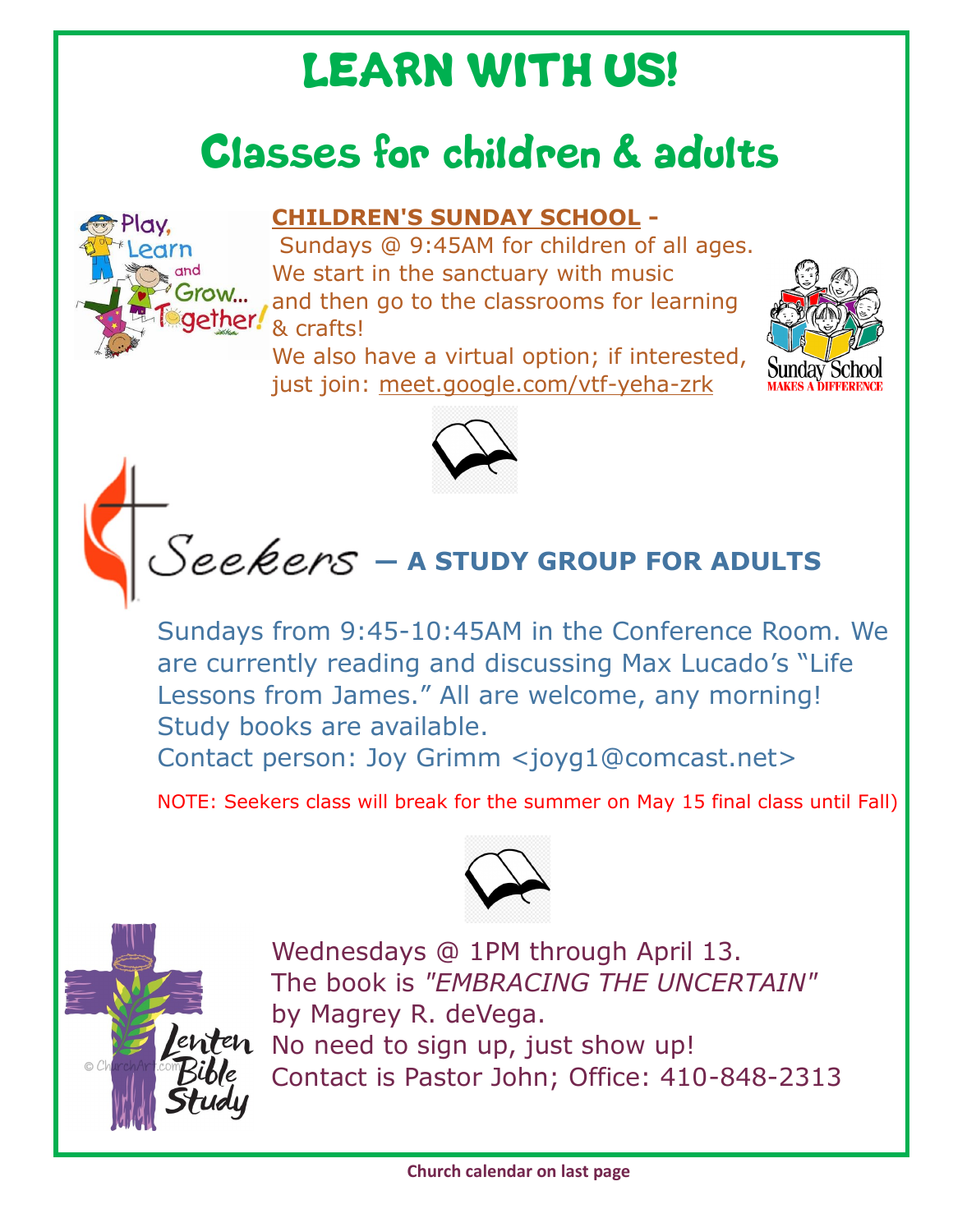

## **Easter Lily Order Form**

Easter lilies will be placed on the altar on Easter Sunday "in memory of" or "in honor of" a loved one and their name will be listed as part of the Easter bulletin. To purchase one or more lilies (\$12.00 each), please complete the form below and place it and your payment in an envelope which can be deposited in the collection plate.

Orders must be received by April 3

| <b>Sanctuary Lily Order Form</b> |                                                                                                                  |  |  |  |  |  |  |
|----------------------------------|------------------------------------------------------------------------------------------------------------------|--|--|--|--|--|--|
|                                  |                                                                                                                  |  |  |  |  |  |  |
|                                  |                                                                                                                  |  |  |  |  |  |  |
|                                  | and the control of the control of the control of the control of the control of the control of the control of the |  |  |  |  |  |  |
|                                  | ,我们也不能在这里的时候,我们也不能在这里的时候,我们也不能会在这里的时候,我们也不能会在这里的时候,我们也不能会在这里的时候,我们也不能会在这里的时候,我们也                                 |  |  |  |  |  |  |
|                                  |                                                                                                                  |  |  |  |  |  |  |
|                                  | ,我们也不会有什么。""我们的人,我们也不会有什么?""我们的人,我们也不会有什么?""我们的人,我们的人,我们也不会有什么?""我们的人,我们的人,我们也不会                                 |  |  |  |  |  |  |
|                                  |                                                                                                                  |  |  |  |  |  |  |
|                                  |                                                                                                                  |  |  |  |  |  |  |
|                                  |                                                                                                                  |  |  |  |  |  |  |
|                                  | Your phone number: ____________________________                                                                  |  |  |  |  |  |  |